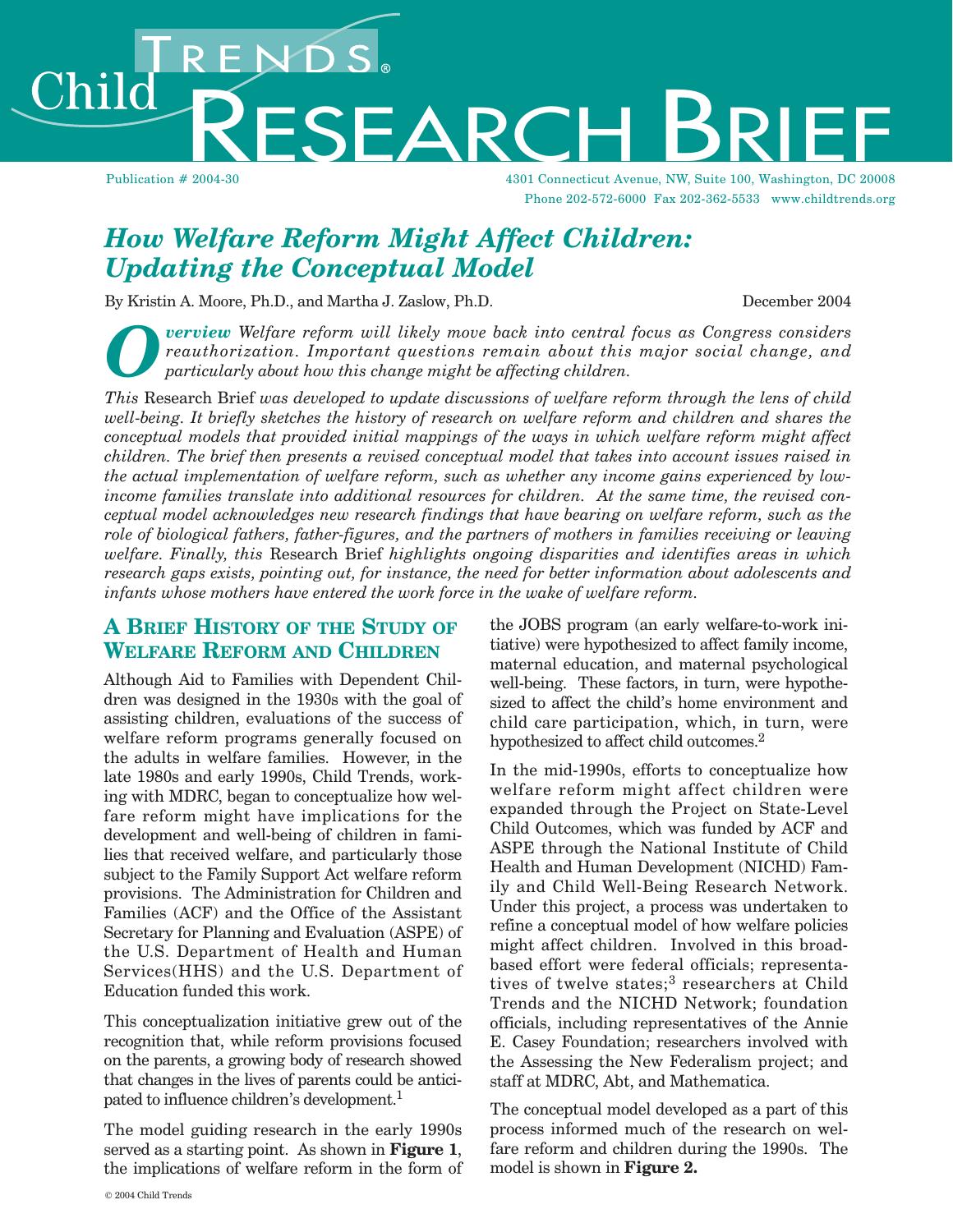When the Personal Responsibility and Work Opportunity Reconciliation Act was passed in 1996, ushering in dramatic changes in the welfare system, including mandating work requirements and setting time limits, interest in how such changes might affect children accelerated work on conceptualizing and assessing child well-being in the context of welfare reform. A diverse array of initiatives drew on the conceptual model and measures development work under way in the Project on State-Level Child Outcomes. These included the Assessing the

New Federalism work conducted by the Urban Institute and Child Trends, the Survey of Program Dynamics conducted by the U.S. Bureau of the Census, and five experimental evaluation studies funded by ACF and ASPE/HHS as part of the Project on State-Level Child Outcomes. In addition, research teams centered at Rand, Northwestern University, and Johns Hopkins University drew on this conceptual work, as well as other research studies, to inform their respective research projects.<sup>4</sup>

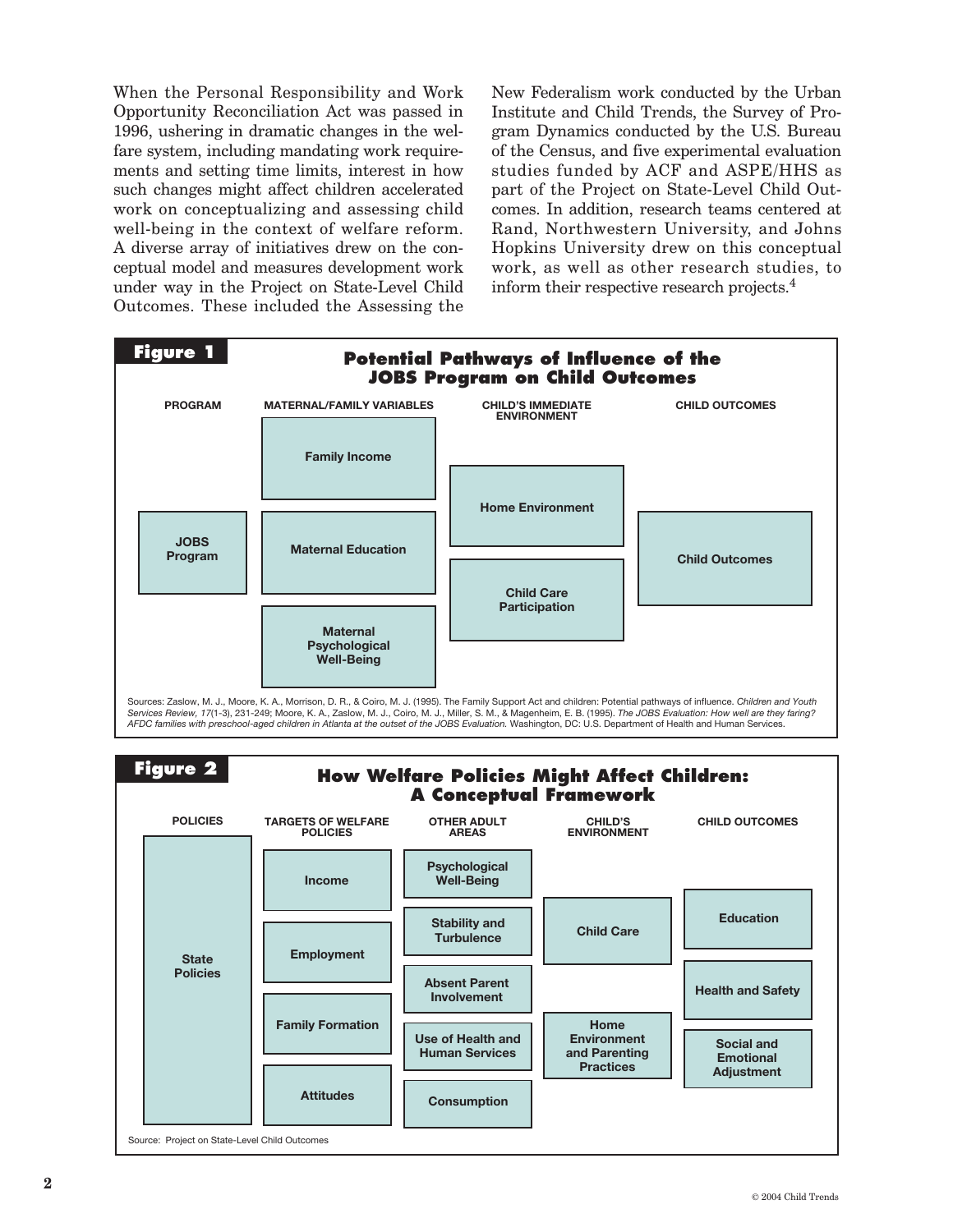**As researchers have collected and analyzed data, new questions have arisen.** Initial findings suggested that welfare reform has had important effects on welfare receipt and on employment among adults, but modest effects on children. Results for children who were of preschool age when their mothers were mandated to participate in welfare reform activities generally seem neutral, though specific findings ranged from positive to negative.<sup>5</sup> However, no studies have examined impacts for infants whose mothers are now subject to work requirements and time limits. Experimental results suggest that, despite many neutral impacts for adolescents, the impacts that have been found are generally negative.<sup>6</sup> In addition, results have found only scattered impacts on family structure, with the Minnesota Family Investment Program being an important exception,<sup>7</sup> though trend data indicate a small increase in the formation of two-parent households.<sup>8</sup>

**Child well-being as the foremost goal of welfare reform** represented one of the changes in the Administration bill and the bill advanced by the House of Representatives when welfare reform came up for reauthorization after five years. Indeed, this legislation stated specifically that child well-being was the "overarching goal" of the reform. This statement has validated and strengthened efforts to build a knowledge base about whether, when, and how varied policies affect children and also to monitor the well-being of children at the state level.

**As policy changes have unfolded over time, the economic context has changed substantially,** with the nation entering a recession and then a recovery. In view of the accumulating literature on the implications of welfare reform for children, combined with an ongoing interest in how welfare reform is affecting children in this changing economy, it seems appropriate to examine the conceptual model that has been used to guide work to date.<sup>9</sup> Specifically, it is important to explore whether all of the critical constructs were included in the earlier model and whether any constructs can be discarded at this point.

#### **CONSTRUCTS THAT NEED GREATER ATTENTION**

**Fathers and Men.** The role of biological fathers, father-figures, and the partners of mothers received only modest attention in studies conducted during the  $1990s$ .<sup>10</sup> For example, mothers were asked about the nature and extent of the child's contact with his or her biological father, how often and how much the father paid child support, and how often the father ate meals with the child. However, except for the "Three City" Study, fathers were not interviewed directly, and rich information about their interactions with their children was not obtained. Given recent data on fathers in Early Head Start, Fragile Families, and the Early Childhood Longitudinal Study–Birth Cohort, the lack of such information seems particularly acute.

Since the major welfare evaluation studies were designed, considerable new work has been done on becoming and being a father. This work includes quantitative research, $^{11}$  as well as qualitative research, and the development of new data resources. The DADS (Developing a Daddy Survey) project has brought together researchers and agency officials working on six major studies to design better data collection methods, develop better measures, and collect comparable data across studies. These studies include the Early Head Start evaluation; the Fragile Families Study; the Early Childhood Longitudinal Study–Birth Cohort; the National Longitudinal Survey of Youth, 1997 Cohort; the National Survey of Family Growth; and the National Longitudinal Study of Adolescent Health (Add Health).<sup>12</sup>

Building on a framework distinguishing father engagement, responsibility, and accessibility,  $^{13}$ these studies are in the process of fielding new measures that promise to greatly enhance the capacity of the field to assess the influence of fathers. Psychometric analyses that assess how well the measures are working will enable researchers to identify valid and reliable measures, and substantive analyses will identify the aspects of father involvement that are important to measure. Analyses that contrast the influence of the biological father with other father-figures and the spouse or partner of the mother will better inform decisions about who should provide data, as well as the roles played by different father-figures.

Even now, however, it is clear that fathers and father-figures can play important roles in the lives of children, both positive and negative, and that conceptual models need to focus not just on mothers, but on fathers as well.<sup>14</sup>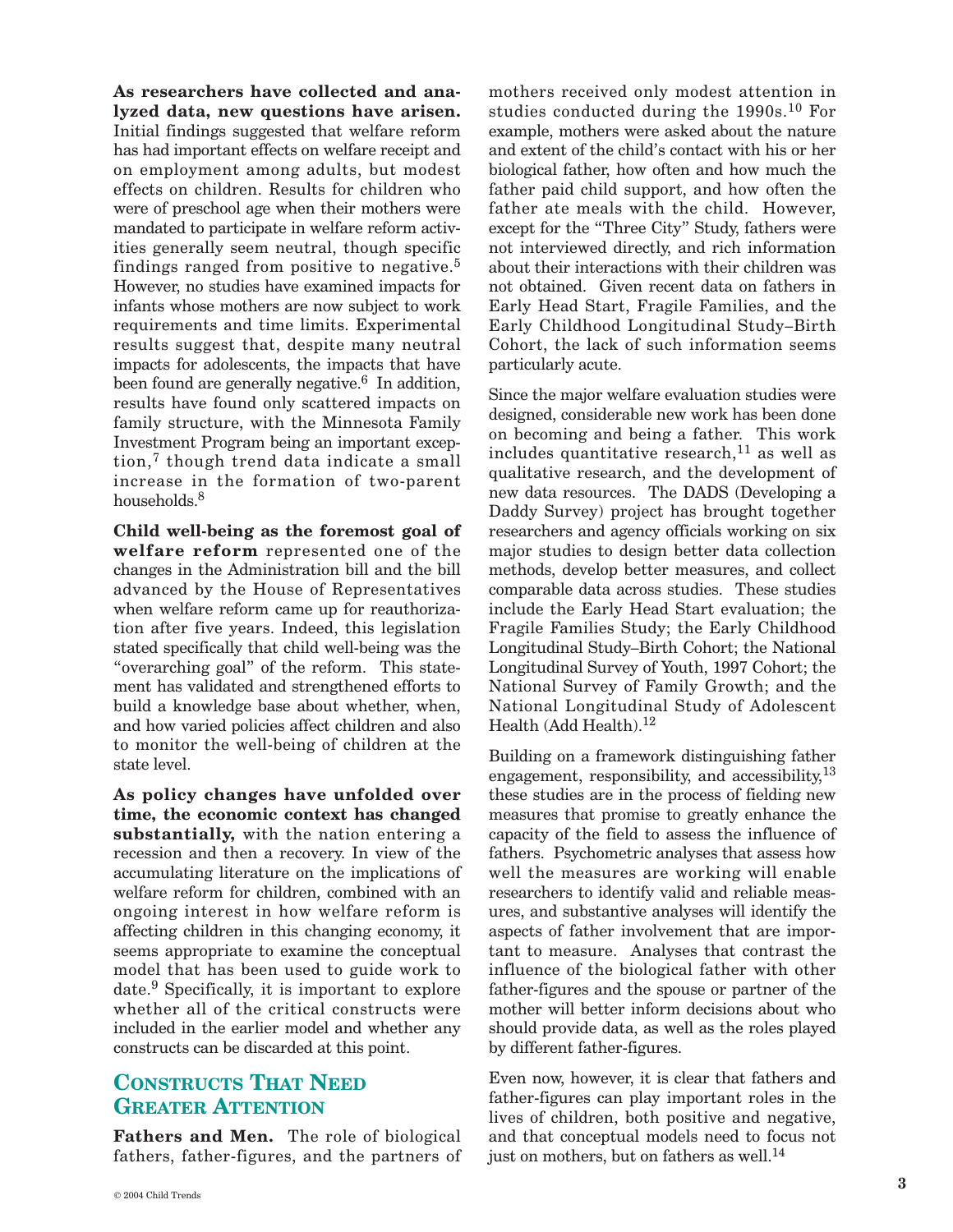**Extending Measures of Marriage and Family Structure.**<sup>15</sup> Marriage was a focus of the 1996 Personal Responsibility and Work Opportunity Reconciliation Act. Most studies launched in the 1990s examined whether marriage occurred, and some assessed the biological relationship of the husband or cohabiting partner to the child, but little information was obtained beyond these structural measures. Interestingly, the one exception is domestic violence, about which a brief module was included in several of the experimental studies. Information has not been collected on critical aspects of marital dynamics or satisfaction.

But the goal now is to go beyond measures of *marital status* to understanding whether and how policies and programs affect *marital quality.* The Administration for Children and Families commissioned Child Trends to work on the conceptualization and measurement of healthy marriage. The goal was to develop stronger measures for use in evaluation studies, as well as in other research. Work completed to date16 indicates that most studies of marriage take a very narrow approach to addressing marital quality, typically focusing on marital satisfaction and communication.<sup>17</sup> Drawing on available data, research and theory, Child Trends is proposing a much broader conceptualization that goes beyond satisfaction and communication to include such factors as commitment; conflict resolution; lack of domestic violence; fidelity; interaction and time together; intimacy and emotional support; commitment to children; and duration.18

**Fertility.** Research has tended to place considerable emphasis on abstinence among young adolescents, less focus on contraception, and very little focus on couples aged 20 and over,<sup>19</sup> despite the fact that women 20 and older account for 70 percent of all nonmarital births in the U.S.20 Obviously, the timing and circumstances of childbearing are important to individuals and families. Adolescent childbearing<sup>21</sup> and nonmarital childbearing<sup>22</sup> are both linked to developmental difficulties for children. And family size is such an important factor in economic well-being that it is officially included as the denominator of the poverty index. Information about fertility is needed that goes beyond childbirth to include data on relationships, sexual activity, contraception, abortion, and pregnancy intentions. Some studies will not collect all or even some of this important but sensitive

information, but a conceptual model should not ignore these topics.

**Resources for Children.** Analysts frequently find that welfare reform increases work, but not necessarily family income, though the combination of the Earned Income Tax Credit, welfare reform, and a strong economy was associated with a reduction in child poverty during the late 1990s.23 Some studies conducted in the 1990s have suggested that several program expansions resulted in added resources for children, especially access to formal child care and after-school care. More detailed information about net income, after work expenses, and how net income is expended on children would allow researchers to examine whether and how earnings and other income translate into more supportive environments for children.

**Attitudes, Values, and Norms.** While many policy makers are focused on behavioral change, such as caseload decline, information about the attitudes and values of individuals and norms of the public can also be useful.<sup>24</sup> Attitude changes can signal future trends that are just unfolding. In addition, such information can indicate the extent to which the public agrees with a public policy direction.<sup>25</sup> For example, if the majority of the public were to accept nonmarital childbearing, and public acceptance would increase over time, this suggests that the public may not be very inclined to support policies that provide sanctions for nonmarital fertility.<sup>26</sup> Indeed, as family patterns have changed during past decades, attitudes have changed as well, $27$  and, on an individual level, attitudes have been found to predict behavior.28

A handful of attitudinal items have been included in the National Survey of America's Families, the Survey of Program Dynamics, the National Survey of Family Growth, and in experimental studies of welfare reform such as the Project on State-Level Child Outcomes and the National Evaluation of Welfare-to-Work Strategies (NEWWS) Child Outcomes Study. However, the breadth and number of items warrants some expansion to include additional attitude items about fathers, marriage, cohabitation, nonmarital childbearing, and employment. Also, adolescent attitudes need to be examined, as adolescents represent the population about to make the transition to adulthood.

**Community Factors.** Although the Temporary Assistance for Needy Families (TANF)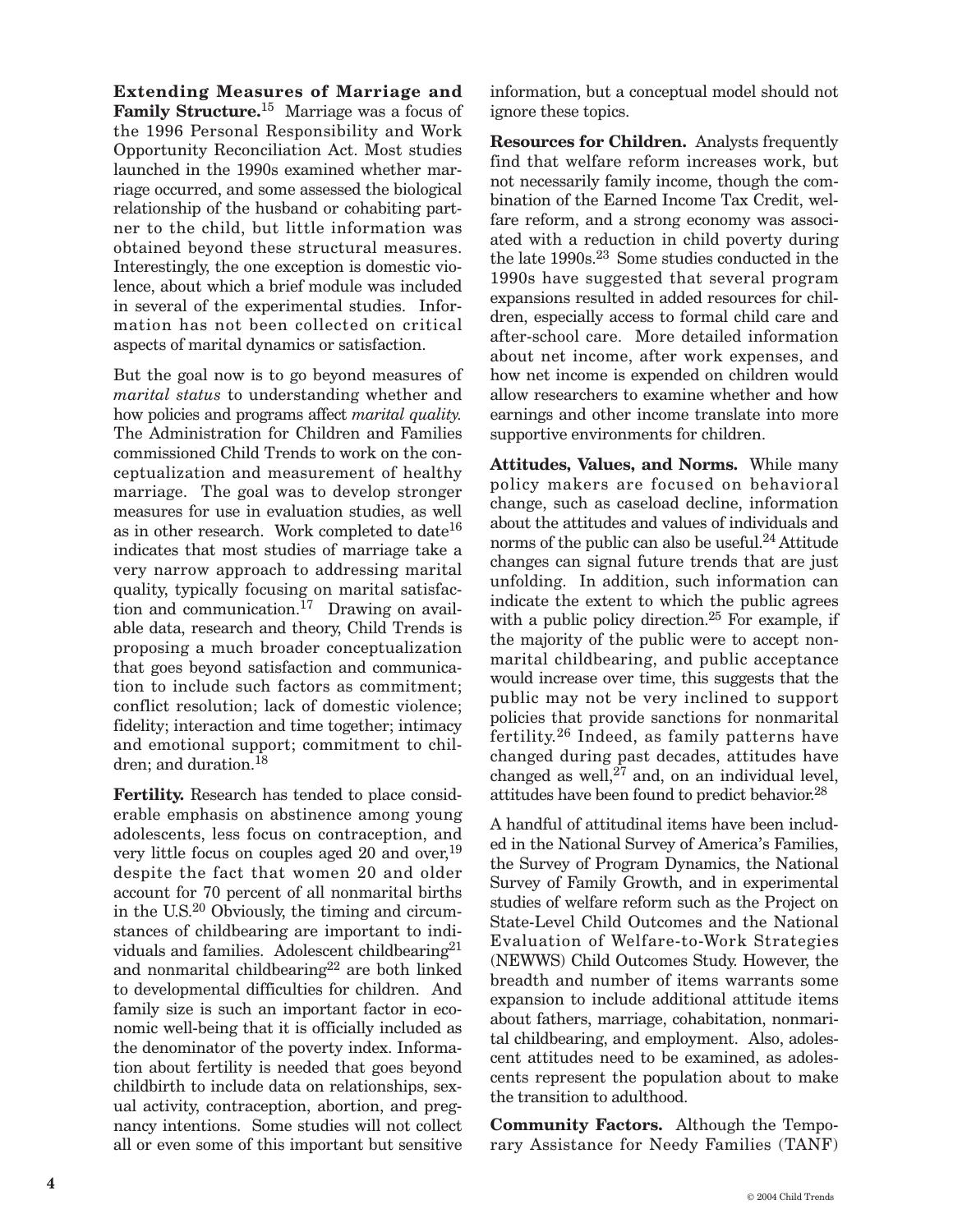program is a federal program, there is substantial state latitude; it is implemented by the states; and it unfolds in communities. While research consistently indicates that family factors are critical influences on children's development, communities can also provide important supports to families and to children.<sup>29</sup> Some of the differences in how welfare reform, devolution, and employment affect children presumably reflect the community context in which families live. However, at present, little is known about what community-level constructs need to be conceptualized. Candidates include employment opportunities, child care and after-school programs, crime and safety, norms, and neighborhood cohesion.30

Based on these observations, we present a revised and updated conceptual model in **Figure 3**.

### **CHILD OUTCOMES**

With the organization of the federal government along narrow topical areas, policy discussions and research often focus on quite narrow definitions of child outcomes as well. Fortunately, the conceptual model used to examine the implications of welfare reform for children has taken a broad perspective on child outcomes from the start. $31$  This perspective remains critical because of accumulating evidence that different aspects of children's development are highly interactive. 32

In addition, from the outset, multiple methods and informants have been used to obtain information about whether and how welfare reform might affect children. For example, interviews with mothers have been supplemented by interviews with children;<sup>33</sup> observational studies have been conducted by videotaping motherchild interaction;<sup>34</sup> and teacher surveys have been conducted with the teachers of school-age children.35 In addition, telephone surveys with large samples have been conducted, most prominently the National Survey of America's Families, fielded in 1997, 1999, and 2002.

Moreover, data collection has occurred at the national, state, and local levels, and data have been collected within experimental studies, longitudinal national samples, and cross-sectional samples. Given this richness, an abundance of data now exists, much of it being made widely available for secondary analysis.

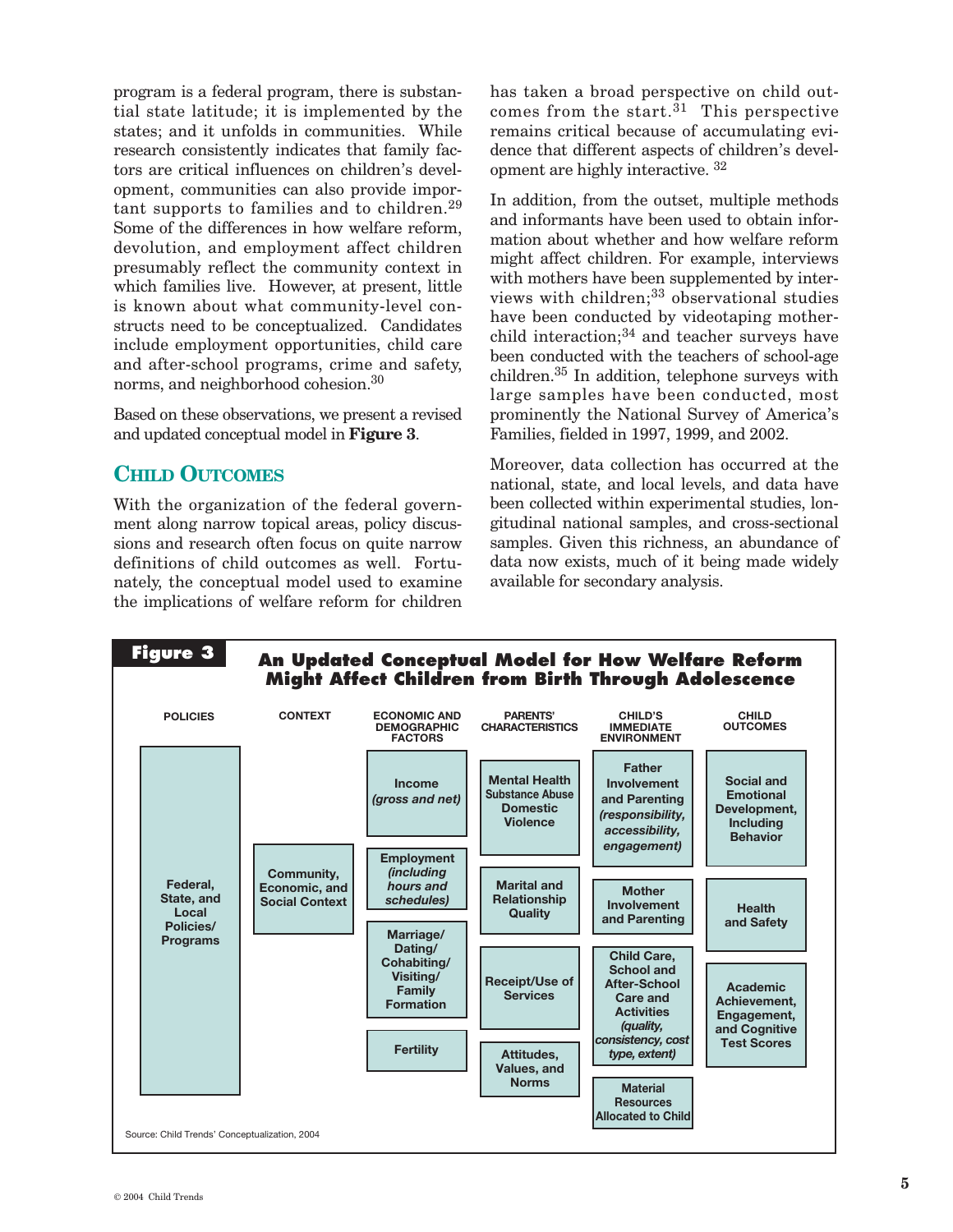One aspect that has been present in some studies (e.g., the NEWWS Child Outcomes Study and the "Three City" Study) is the direct assessment of cognitive and educational achievements. Such assessments are complicated to conduct and expensive. In addition, they can only be conducted face-to-face, so they have to be held in the setting of an inhome or in-school interview. Also, participants in the Project on State-Level Child Outcomes decided that they did not think that the welfare reform programs that were unfolding in their states were likely to affect children's cognitive development.<sup>36</sup> For all these reasons, only some studies have directly assessed children's cognitive development. Most studies, instead, have focused on other important and easier-to-measure constructs, such as school engagement, perceived progress in school, and suspension /expulsion. However, results from available data indicate some impacts on cognitive development and suggest that direct assessment may be appropriate in some studies.

## **DATA GAPS**

Driven by theory and a child-focused perspective, studies on the implications of welfare reform for children have considered outcomes for children of all ages, but fewer studies have been conducted for infants and for adolescents than for children in between these ages.37

**Better information about adolescents.** Experimental studies of welfare reform focused on school-age children have found a mixture of neutral, positive, and negative impacts, with most falling in the neutral range. However, while impacts for adolescents are often neutral, when they do occur, they have tended to be negative across a range of studies.<sup>38</sup> As yet, the strength of these findings is not certain, in part because the mechanisms underlying the negative impacts are not well-understood. Heavy household responsibilities, mother-child conflict, and a lack of supervision have been suggested as reasons for these negative impacts,39 but the data to explore such possibilities are not currently available. These constructs need to be incorporated into conceptual models and assessed.

**Better information about infants.** The other group about which there is a paucity of information is made up of children who are infants when their mothers are mandated to return to work.<sup>40</sup> Although, in general, researchers have not found maternal employment to be harmful to children, $41$ some studies have found extensive hours of work among mothers of young infants to be associated with poorer development.42 Moreover, in many states, an early return to work is expected among mothers on welfare, often when infants are just a few months old. The implications of this early return are unclear and may depend upon the context in which an early return to employment occurs and the quality and consistency of the child care available for infants.43

Accordingly, there is a significant need to study infants and to explore the mechanisms that might affect the development of very young children in low-income households with mothers making a rapid transition back into the labor force after childbirth. The quality and consistency of child care for infants need to be studied.

**Better information about child care quality.** Empirical analyses across multiple databases indicate that child care quality has a modest but significant effect on children's outcomes,44 yet few studies of welfare reform and devolution have assessed the quality of child care. Moreover, a major national study on this topic, the NICHD Study of Early Child Care and Youth Development, has a somewhat limited sample of low-income families, and data on infant care pertains to the period prior to the Personal Responsibility and Work Opportunity Reconciliation Act. Thus, there is a real need for more focus on child care quality.

#### **CONCLUSION**

Over the past decade, a quite sophisticated body of research and data has developed on the implications of welfare reform and devolution for children and on the development of children in low-income families more generally. However, policy initiatives and findings from recent research suggest several ways to improve and expand available data.

Studies consistently indicate that outcomes for children in low-income families and families that receive welfare assistance are substantially below outcomes for children in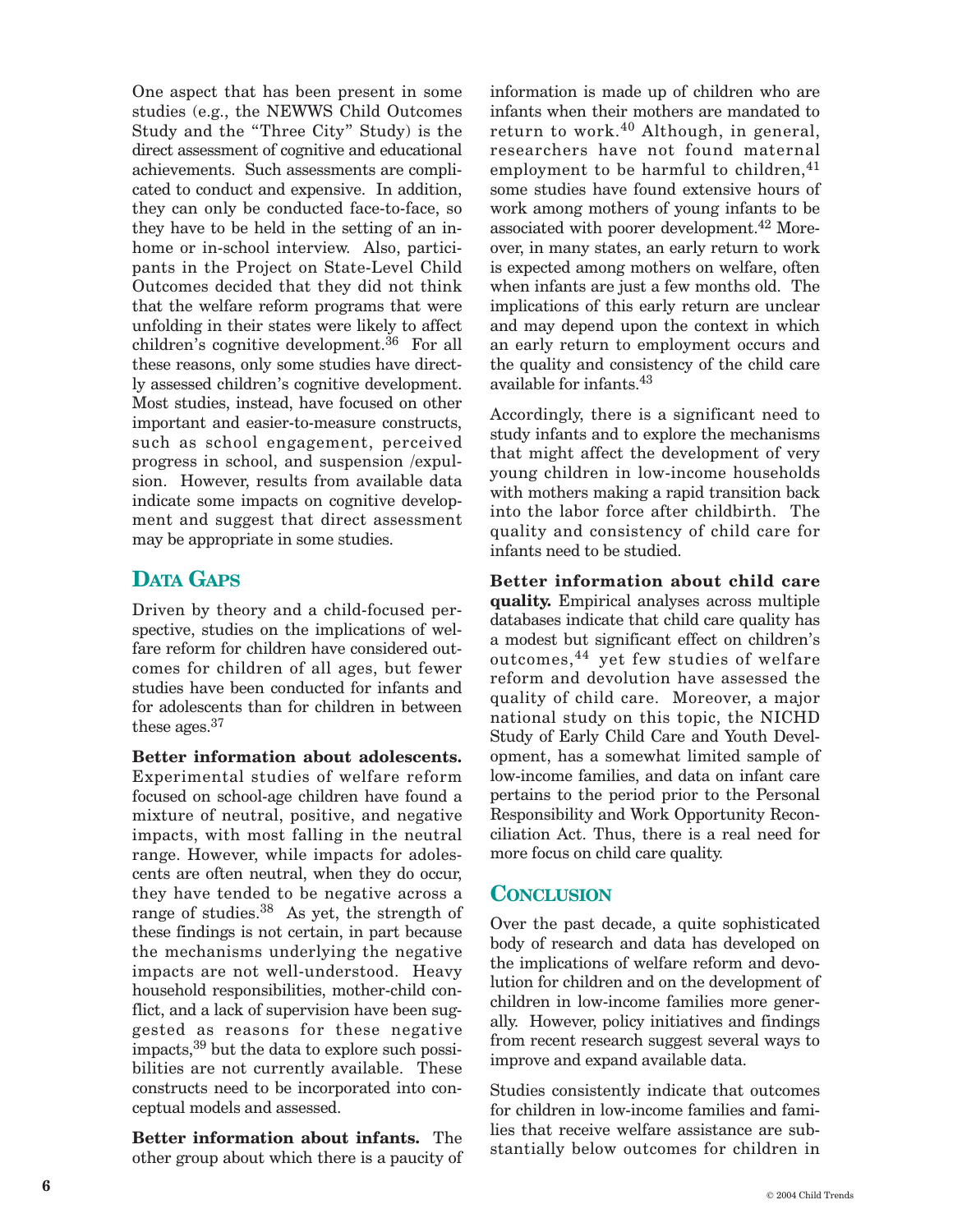more advantaged families. $45$  These continuing socioeconomic disparities suggest the need to improve our conceptual models, measures, and data resources and continue to examine the factors that account for such disparities, so that stronger public policies, programs, family processes, and community supports can be identified and sustained.

Child Trends' work on conceptualizing welfare reform's possible effects on children has been supported by the Administration for Children and Families (ACF), the Office of the Assistant Secretary for Planning and Evaluation (ASPE), and National Institute of Child Health and Human Development (NICHD) Family and Child Well-being Research Network of the U.S. Department of Health and Human Services, and by the Annie E. Casey Foundation. The writing, editing, and production of this brief was funded through a grant from the Annie E. Casey Foundation.

Editor: Harriet J. Scarupa

Research Assistant: Kevin Cleveland

Intern: Michelle McNamara

#### Endnotes

1 Moore, K. A., Zaslow, M. J., Coiro, M. J., Miller, S. M., & Magenheim, E. B. (1995). *The JOBS Evaluation: How well are they faring? AFDC families with preschool-aged children in Atlanta at the outset of the JOBS Evaluation.* Washington, DC: U.S. Department of Health and Human Services; Smith, S., Blank, S., & Collins, R. (1992). *Pathways to self-sufficiency for two generations: Designing welfare-to-work programs that benefit children and strengthen families.* New York, NY: Foundation for Child Development; Zaslow, M. J., Moore, K. A., Morrison, D. R., & Coiro, M. J. (1995). The Family Support Act and children: Potential pathways of influence. *Children and Youth Services Review, 17*(1-3), 231-249; Zaslow, M., Tout, K., Smith, S., & Moore, K. (1998). Implications of the 1996 welfare legislation for children: A research perspective. *Social Policy Report, XII*  $(3)$ , 1-34.

2 Moore, et al. (1995).

 $^3$  The states were California, Connecticut, Florida, Iowa, Illinois, Indiana, Michigan, Minnesota, Ohio, Oregon, Virginia, and Vermont.

4 See, for example, Winston, P., Angel, R., Burton, L., Cherlin, A., Moffitt, R., & Wilson, W. J. (1999). *Welfare, children, and families: A three city study: Overview and design* (Research Report). Baltimore, MD: Johns Hopkins University.

5 Zaslow, et al. (1995).

6 Brooks, J., Hair, E., & Zaslow, M. (2001). *Welfare reform's impact on adolescents: Early warning signs* (Research Brief). Washington, D.C: Child Trends; Zaslow, M., Moore, K., Brooks, J., Morris, P., Tout, K., Redd, Z., et al. (2002). Experimental studies of welfare reform and children. *The Future of Children, 12*(1), 79-95; Zaslow, M., Moore, K., Tout, K., Scarpa, J. P., & Vandivere, S. (2002). How are children faring under welfare reform? In A. Weil, & K. Finegold (Eds.), *Welfare Reform: The Next Act* (pp. 79-101). Washington, DC: The Urban Institute Press.

7 Miller, C., Knox, V., Gennetian, L. A., Dodoo, M., Hunter, J. A., & Redcross, C. (2000). *Reforming welfare and rewarding work: Final report on the Minnesota Family Investment Program, vol. 1: Effects on adults. State of Minnesota: Department of Human Services.* New York, NY: Manpower Demonstration Research Corporation; Gennetian, L., (2004). *The longterm effects of the Minnesota Family Investment Program on families and children.* Paper delivered at the 26th annual fall research conference of the Association for Public Policy Analysis and Management, October 30, 2004, Atlanta, GA.

8 Acs, G., & Nelson, S. (2001). *"Honey, I'm Home." Changes in living arrangements in the late 1990s.* Policy Brief, Series B, No. B-38. Washington, DC: The Urban Institute; Dupree, A., & Primus, W. (2001). *Declining share of children lived with single mothers in the late 1990s.* Washington, DC: Center on Budget and Policy Priorities.

<sup>9</sup> For a complementary review, see Huston, A. C. (2002). Reforms and child development. *The Future of Children, 12*(1), 59-77.

10 Horn, W. F., & Sawhill, I. V. (2001). Fathers, marriage, and welfare reform. In R. Blank, & R. Haskins (Eds.), *The New World of Welfare* (pp. 421-441). Washington, DC: Brookings Institute Press.

11 See, for example, Peters, H. E., Peterson, G., Steinmetz, S., & Day, R. (2000). *Fatherhood: Research, Interventions and Policies.* New York, NY: The Haworth Press.

12 Cabrera, N., Brooks-Gun, J., Moore, K. A., West, J., Boller, K., & Tamis-LeMonda, C. (2002). Bridging research and policy: Including fathers of young children in national studies. In C. Tamis-LeMonda, & N. Cabrera (Eds.), *Handbook of Father Involvement.* Mahwah, NJ: Lawrence Erlbaum Associates.

13 Lamb, M., Pleck, J., Charnov, E., & Levine, J. (1987). A biosocial perspective on paternal behavior and involvement. In J. B. Lancaster, J. Altmann, A. Rossi, & L. Sherrod (Eds.), *Parenting Across the Lifespan: Biosocial Dimensions* (pp. 111-142). Hawthorne, NY: Aldine; Lamb, M. (2000). The history of research on father involvement: An overview. *Marriage & Family Review, 29*(2/3), 23-42.

14 Peters, et al. (2000).

15 Rector, R.E., & Pardue, M.G. (2004). *Understanding the President's Healthy Marriage Initiative* (Backgrounder #1741). Washington, DC: The Heritage Foundation; available at http://www.heritage.org/Research/Family/bg1741.cfm

 $^{16}\,$  Moore, K. A., Bronte-Tinkew, J., Jekielek, S., Ryan, S., Guzman, L., Redd, Z., et al. (2003, November). *Healthy marriages and healthy relationships: Conceptualization and measurement.* Paper presented at the NIH/NICHD Counting Couples II: Measurement Issues in Family Demography Conference, Nov. 13-14, 2003, Bethesda, MD.

17 Fowers, B. (2003). Conceptualizing and measuring healthy marriages and positive relationships. In S. Jekielek, K. A. Moore, J. Carrano, & G. Matthews (Eds.), *Conceptualizing and Measuring "Healthy Marriages" for Empirical Research and Evaluation Studies: Recommendation Memos from Experts in the Field* (pp. 92-100). Washington, DC: Child Trends.

18 See, for example, Moore, K. A., Jekielek, S. M., Bronte-Tinkew, J., Guzman, L., Ryan, S., & Redd, Z. (2004). *What is "Healthy Marriage"? Defining the concept* (Research Brief). Washington, DC: Child Trends

19 Wertheimer, R., & Romano-Papillo, A. (2004). *An update on state policy initiatives to reduce teen and adult nonmarital childbearing.* Washington, DC: The Urban Institute.

 $^{20}\,$  Sutton, P., & Matthews, T. J., (2004). Trends in characteristics of births by state: United States, 1990, 1995, and 2000-2002. *National Vital Statistics Reports, 52,* #19, Washington, DC: National Center for Health Statistics.

21 Maynard, R. A. (Ed.). (1997). *Kids having kids: Economic costs and social consequences of teen pregnancy*. Washington, DC: Urban Institute Press.

22 Department of Health and Human Services. (1995). *Report to Congress on out-of-wedlock childbearing.* Washington, DC: U.S. Government Printing Office.

 $^{23}$  Blank, R., & Schmidt, L. (2001). Work, wages, and welfare. In R. Blank, & R. Haskins (Eds.), *The New World of Welfare* (pp. 70-102). Washington, DC: Brookings Institute Press; Haskins, R. (2001). Effects of welfare reform on family income and poverty. In R. Blank, & R. Haskins (Eds.), *The New World of Welfare* (pp. 103-136). Washington, DC: Brookings Institute Press.

 $^{24}$  Axinn, W. G., & Thornton, A. (2000). The transformation in the meaning of marriage. In L. J. Waite, C. Bachrach, M. Hindin, E. Thomson, & A. Thornton (Eds.), *The Ties that Bind: Perspectives on Marriage and Cohabitation* (pp. 47-165). New York, NY: Aldine de Gruyter; Wertheimer, R., & Romano-Papillo, A. (2004).

25 Moore, K. A., & Stief, T. M. (1991). Changes in marriage and fertility behavior: Behavior versus attitudes of young adults. *Youth & Society, 22*(3), 362-386.

26 Ibid.

 $^{27}$  Thornton, A., & Young-DeMarco, L. (2001). Four decades of trends in attitudes toward family issues in the United States: The 1960s through the 1990s. *Journal of Marriage and the Family, 63,* 1009-1037.

28 E.g., Abrahamse, A. F., Morrison, P., & Waite, L. (1988). Teenagers willing to consider single parenthood: Who is at greatest risk? *Family Planning Perspectives, 20,* 13-18.

29 National Research Council & Institute of Medicine. (2000). *From neurons to neighborhoods: The science of early childhood development.* Committee on Integrating the Science of Early Childhood Development. J. P. Shonkoff & D. A. Phillips (Eds.), Board on Children, Youth, and Families, Commission on Behavioral and Social Sciences and Education. Washington, DC: National Academy Press.